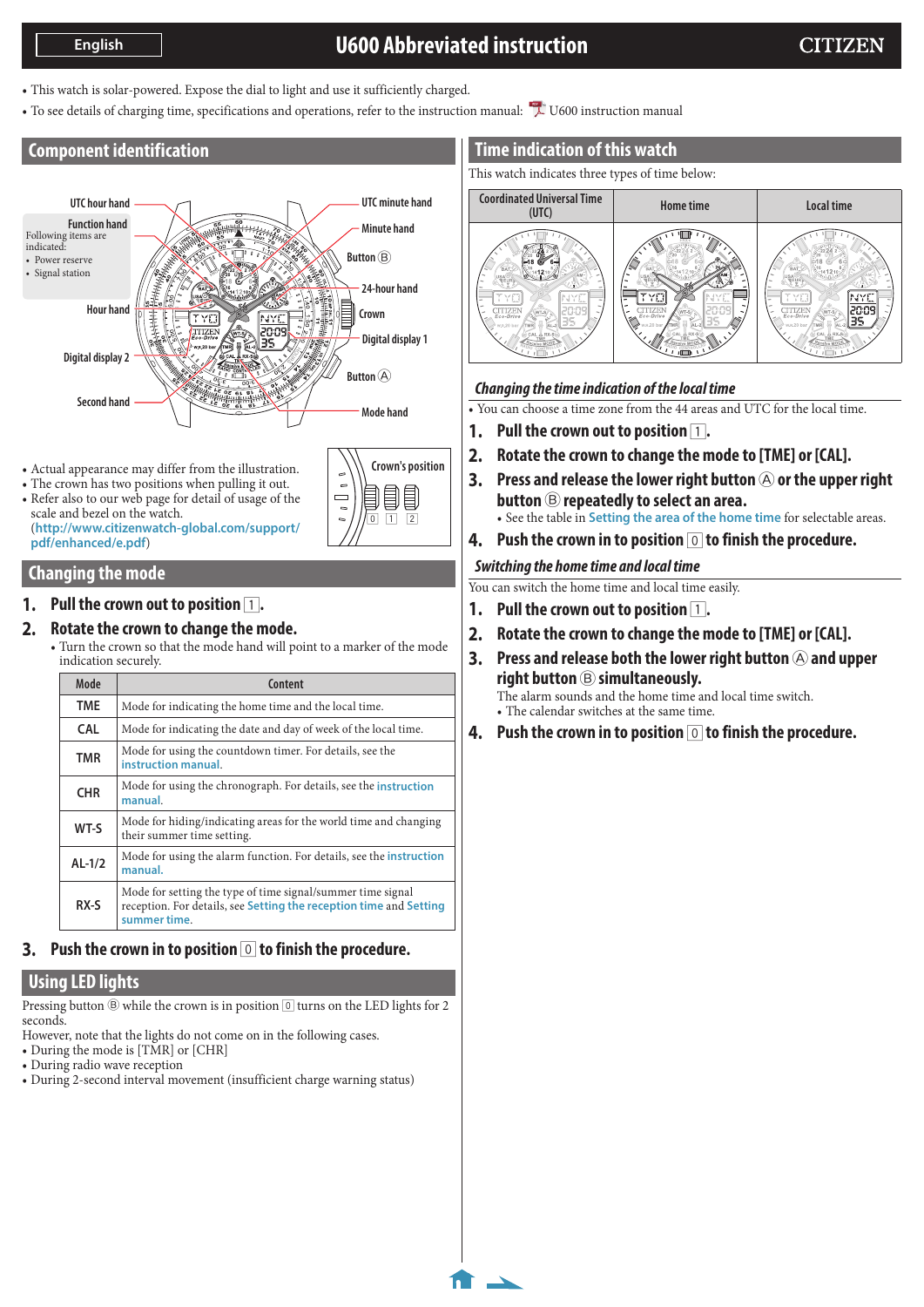## **Checking the power reserve**

#### The function hand indicates the power reserve amount in levels.

| Level                        |                                 |                                    |                                                     |                                                |  |
|------------------------------|---------------------------------|------------------------------------|-----------------------------------------------------|------------------------------------------------|--|
| <b>Indication</b>            | BA1<br>USA®JPN.<br><b>EUR</b>   | BA<br>USA <sup>©</sup> JPN∤<br>ÉUR | в<br><b>USA<sup>O</sup>JPN</b><br><b>EUR</b><br>ſО. | ∖USA <sup>©U</sup> JPN,<br>∕⊚                  |  |
| <b>Duration</b><br>(approx.) | 180 - 130 days                  | 130 -20 days                       | $20 - 3$ days                                       | $3$ days $-$                                   |  |
| <b>Meaning</b>               | Power reserve is<br>sufficient. | Power reserve is<br>OK.            | Power reserve is<br>getting low.                    | Insufficient<br>charge warning<br>has started. |  |
|                              |                                 |                                    | Charge immediately                                  |                                                |  |

### **Checking the signal reception result**

- This watch receives the time signal at 2:00 AM every day and adjust the time and calendar automatically. If the 2:00 AM reception was unsuccessful, it tries signal reception again at 3:00 AM and 4:00 AM.
- The 4:00AM time reception can be changed to other time. Refer to **[Setting the](#page-2-0)  [reception time](#page-2-0)**.
- **1.** Pull the crown out to position  $\boxed{1}$ .
- **2. Rotate the crown to change the mode to [TME], [CAL] or [RX-S].**
- **3. Push the crown in to position**  $\boxed{0}$ **.**
- **4.** Press and release the lower right button  $\textcircled{A}$ .

The second hand indicates the signal reception result (H/M/L/NO) and the function hand indicates the signal station (USA/EUR/JPN) from which the time signal was received.



• Summer time setting of the home time is indicated on the digital display 2. ("SMT" and "ON" (or "OFF") are alternately indicated).

| н                                         | Received signals in a very good condition |  |
|-------------------------------------------|-------------------------------------------|--|
| Received signals in a good condition<br>M |                                           |  |
| Received signals in a not-good condition  |                                           |  |
| The reception failed.<br><b>NO</b>        |                                           |  |
|                                           |                                           |  |

• "H", "M" and "L" only indicate the condition for reception, not related to the reception performance of the watch.

• Try signal reception following the steps in **[Receiving the signal manually](#page-2-2)  [\(on-demand reception\)](#page-2-2)**if the last reception failed.

#### **5.** Press and release the lower right button  $\circledA$  to finish the **procedure.**

- The hands returns to normal.
- It returns to normal indication automatically in about 10 seconds without pressing the button.

### <span id="page-1-0"></span>**Setting the area of the home time**

Choose the area where you usually use the watch to set the home time. • The watch tries to receive the signal from the station assigned for the area of the home time (indicated on the digital display 2).

- **1.** Pull the crown out to position  $\boxed{1}$ .
- **2. Rotate the crown to change the mode to [TME].**
- **3.** Press and release the lower right button  $\widehat{A}$  or the upper right **button** B **repeatedly to select an area.**

• An area name and its time is shown on the digital display 1.

- Pressing and holding the button changes area names continuously.
- **4.** Press and release both the lower right button  $\Theta$  and upper **right button** B **at the same time.**

### **5. Push the crown in to position** 0 **to finish the procedure.**

#### *About the time zone*

• The time zone in the table is based on UTC (Coordinated Universal Time). • Countries or regions may change time zones for various reasons.

| <b>Time</b><br>zone | Area<br>name          | Representative area                  | Signal<br>station | <b>Time</b><br>zone | Area<br>name  | Representative area      | Signal<br>station |
|---------------------|-----------------------|--------------------------------------|-------------------|---------------------|---------------|--------------------------|-------------------|
| 0                   | <b>UTC</b>            | Coordinated<br><b>Universal Time</b> |                   | $+9.5$              | <b>ADL</b>    | Adelaide                 |                   |
| 0                   | <b>LON</b>            | *London                              |                   | $+10$               | SYD           | Sydney                   |                   |
|                     | <b>PAR</b>            | *Paris                               |                   | $+11$               | <b>NOU</b>    | Noumea                   | $+$ JPN           |
| $+1$                | <b>ROM</b>            | *Rome                                | <b>EUR</b>        |                     | <b>AKL</b>    | Auckland                 |                   |
|                     | <b>BER</b>            | *Berlin                              |                   | $+12$               | <b>SUV</b>    | Suva                     |                   |
|                     | <b>MAD</b>            | *Madrid                              |                   | $-11$               | <b>MDY</b>    | Midway                   |                   |
|                     | CAI                   | Cairo                                |                   | -10                 | <b>HNL</b>    | Honolulu                 | $\triangle$ USA   |
| $+2$                | <b>JNB</b>            | Johannesburg                         |                   | -9                  | <b>ANC</b>    | **Anchorage              |                   |
|                     | <b>ATH</b>            | *Athens                              |                   |                     | LAX           | **Los Angeles            |                   |
| $+3$                | <b>MOW</b>            | *Moscow                              |                   | -8                  | <b>YVR</b>    | **Vancouver              |                   |
|                     | <b>RUH</b>            | Riyadh                               | $+EUR$            | $-7$                | <b>DEN</b>    | **Denver                 |                   |
| $+3.5$              | <b>THR</b>            | Tehran                               | -6                | <b>CHI</b>          | **Chicago     | <b>USA</b>               |                   |
| $+4$                | <b>DXB</b>            | Dubai                                |                   | <b>MEX</b>          | **Mexico City |                          |                   |
| $+4.5$              | <b>KHL</b>            | Kabul                                |                   | <b>NYC</b>          | **New York    |                          |                   |
| $+5$                | KHI                   | Karachi                              |                   | $-5$                |               | **Montreal               |                   |
|                     | <b>DEL</b>            | Delhi                                |                   | -4                  | <b>CCS</b>    | Caracas                  |                   |
| $+5.5$              |                       |                                      |                   | $-3$                | <b>RIO</b>    | Rio de Janeiro           | $+USA$            |
| $+6$                | <b>DAC</b>            | Dhaka                                |                   |                     |               | Fernando de              |                   |
| $+6.5$              | <b>RGN</b>            | Yangon                               | $\triangle$ JPN   | $-2$                | <b>FEN</b>    | Noronha                  | <b>◆EUR</b>       |
| $+7$                | <b>BKK</b>            | Bangkok                              |                   | $-1$                | <b>PDL</b>    | *Azores                  |                   |
| $+8$                | <b>SIN</b>            | Singapore                            |                   |                     | HOM           | Depends on the time zone |                   |
| $+8$                | <b>HKG</b>            | Hong Kong                            |                   | Any                 |               | set.                     |                   |
|                     | <b>BJS</b><br>Beijing |                                      |                   |                     |               |                          |                   |
| $+8$                | <b>TPE</b>            | Taipei                               | <b>JPN</b>        |                     |               |                          |                   |
| $+9$                | <b>TYO</b>            | Tokyo                                |                   |                     |               |                          |                   |
|                     | <b>SEL</b>            | Seoul                                |                   |                     |               |                          |                   |

• USA: the United States of America, EUR: Europe, JPN: Japan

**[2/4](#page-0-0)**

- For an area with \* or \*\*, the automatic switching of summer time/standard time are performed together.
- When using the watch in an area not listed in the table, select an area name in the same time zone.
- Areas with ♦ mark are out of receivable range and signals cannot be received. (The watch tries to receive signals from the target signal station though.)
- It may be difficult to receive signals in certain environment where it is hard for signals to reach.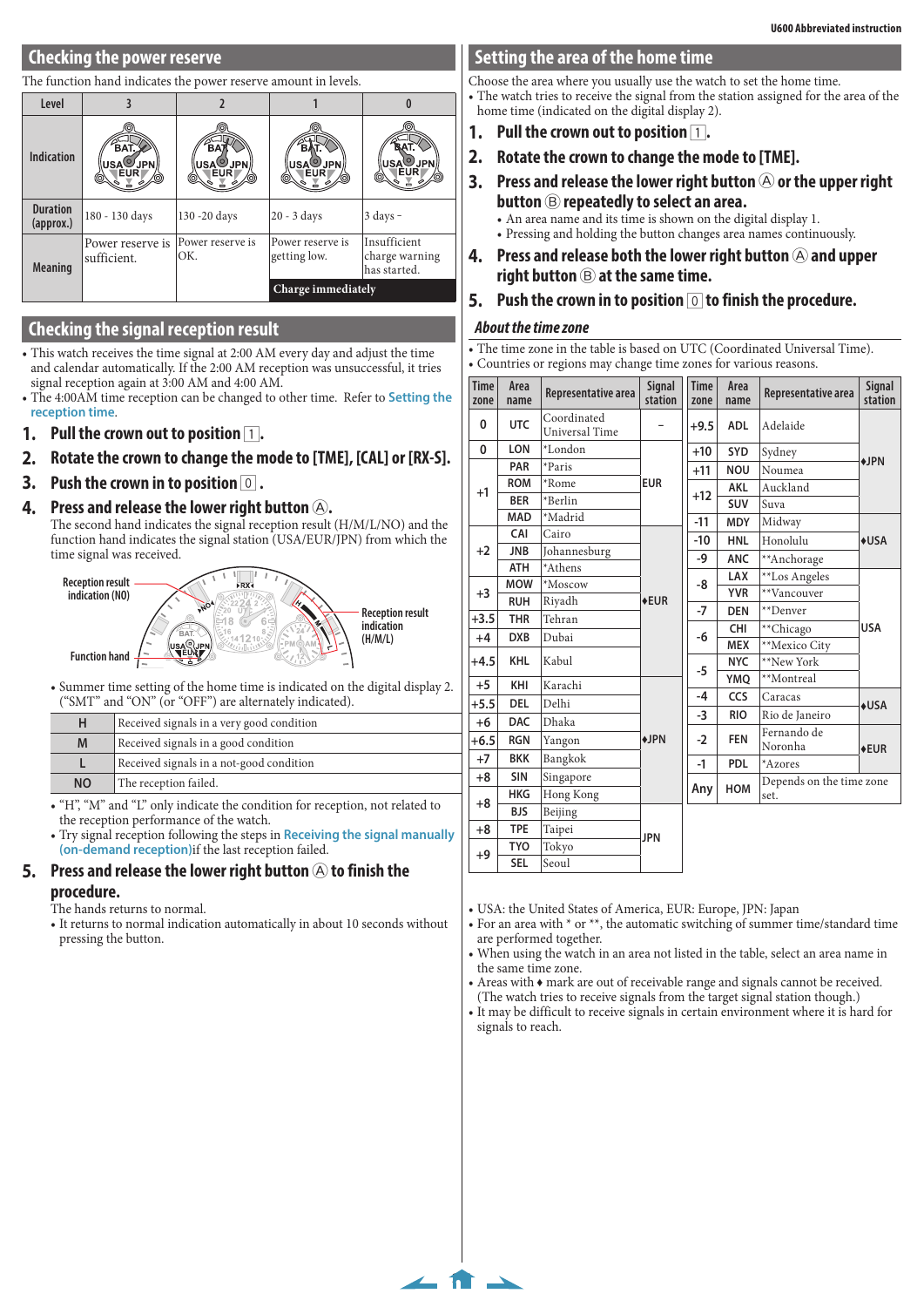## <span id="page-2-2"></span>**Receiving the signal manually (on-demand reception)**

- The watch tries to receive the signal from the station assigned for the area of the home time (indicated on the digital display 2).
- The watch does not try to receive the signal when the home time is UTC.
- The local time and UTC are adjusted synchronously as the reception finished successfully.
- It takes 2-15 minutes to finish reception.
- **1.** Pull the crown out to position  $\boxed{1}$ .
- **2. Rotate the crown to change the mode to [TME], [CAL] or [RX-S].**
- **3. Push the crown in to position** 0 **.**
- **4.** Press and hold the lower right button  $\bigcirc$  for 2 seconds or more. After an alarm sounds and the second hand points "RX", release the button. The second hand moves to point "H", "M", or "L" and then the time signal reception starts. The function hand indicates the signal station from which the time signal is to be received.



# <span id="page-2-0"></span>**Setting the reception time**

- **Pull the crown out to position 1.**
- **2. Rotate the crown to change the mode to [RX-S].**
- **3. Pull the crown out to position** 2**.**
- **4. Press and release the upper right button** B**.** The current reception time setting starts blinking and becomes adjustable.
- **5.** Press and release the lower right button  $\bigcirc$  repeatedly to **select an reception time setting.**
	- Each time you press the button, the setting changes as follows:  $AUT \rightarrow MAN \rightarrow OFF \rightarrow (back to the top)$

|                        | $1101$ , $11111$ , $011$ , $10000$ , $0000$ , $000$ |                                                                                                                            |  |  |
|------------------------|-----------------------------------------------------|----------------------------------------------------------------------------------------------------------------------------|--|--|
| <b>MAN</b><br>(manual) |                                                     | The 4:00AM time reception can be changed to other time (home<br>time) in 1-hour units.<br>It cannot be set to 2AM and 3AM. |  |  |
|                        | OFF (off)                                           | Automatic reception is not performed.                                                                                      |  |  |
|                        | <b>AUT</b><br>(automatic)                           | Automatic reception is performed according to the initial<br>settings (at 2AM, 3AM and 4AM).                               |  |  |
|                        |                                                     |                                                                                                                            |  |  |

- When you select "MAN", rotate the crown to set the time of automatic reception.
- **6. Push the crown in to position** 0 **to finish the procedure.**

# <span id="page-2-1"></span>**Setting summer time**

# *Adjusting the automatic switching of summer time/standard time*

You can choose whether the watch switches summer time/standard time automatically or not.

- **1.** Pull the crown out to position  $\boxed{1}$ .
- **2. Rotate the crown to change the mode to [RX-S].**
- **3. Pull the crown out to position** 2**.**

The current setting for automatic switching starts blinking and becomes adjustable.

**4.** Press and release the lower right button  $\widehat{A}$  to select "AU" or **"mA".**

| AU (automatic)                                                                                                                 | Summer time/standard time are switched automatically<br>depending on the summer time signal. |  |
|--------------------------------------------------------------------------------------------------------------------------------|----------------------------------------------------------------------------------------------|--|
| mA (manual)                                                                                                                    | Summer time/standard time are not switched automatically.                                    |  |
| $\mathbf{r}$ , and $\mathbf{r}$ , and $\mathbf{r}$ , and $\mathbf{r}$ , and $\mathbf{r}$ , and $\mathbf{r}$ , and $\mathbf{r}$ |                                                                                              |  |

- Each time you press the button, the setting changes alternately.
- **5. Push the crown in to position** 0 **to finish the procedure.**

# *Activating/deactivating summer time for each area*

You can activate/deactivate summer time separately for every area except UTC.

- **1.** Pull the crown out to position  $\boxed{1}$ .
- **2. Rotate the crown to change the mode to [WT-S].**
- **3. Pull the crown out to position** 2**.** The digital display 2 turns off and "ON" or "OF" of the summer time setting of the area displayed on the digital display 1 starts blinking.
- **4. Rotate the crown to select an area.**
- **5.** Press and release the lower right button  $\widehat{A}$  to select the **summer time setting.**

| OΝ       | Summer time is indicated.       |
|----------|---------------------------------|
| OF (OFF) | The standard time is indicated. |
|          |                                 |

• Each time you press the button, the setting changes alternately.

- **6. Repeat steps 4 and 5 to set other areas.**
- **7. Push the crown in to position** 0 **to finish the procedure.**

# **Setting the time and the calendar manually**

• The time of the home time and UTC cannot be adjusted separately.

• The time of the home time and UTC is synchronously adjusted as that of the local time is adjusted.

### *Setting the time*

- **1.** Pull the crown out to position  $\boxed{1}$ .
- **2. Rotate the crown to change the mode to [TME].**
- **3.** Press and release the lower right button  $\bigcirc$  or the upper right **button** B **repeatedly to select an area.**
- **4. Pull the crown out to position** 2**.** The second had moves to the 0 second position and the digital display 2 (home area) turns off. The summer time setting starts blinking and becomes adjustable.
- **5.** Press and release the upper right button  $\circledB$  repeatedly to **change the target to be set.**

• Each time you press the button, the target changes as follows:



#### **6. Adjust the time/indication/setting.** Use the crown to adjust the hour and minute.

Use button  $\circledA$  to set the summer time, second and 12/24-hour basis.

**7. Repeat steps 5 and 6 to set other targets.**

**8. Push the crown in to position** 0 **to finish the procedure.**